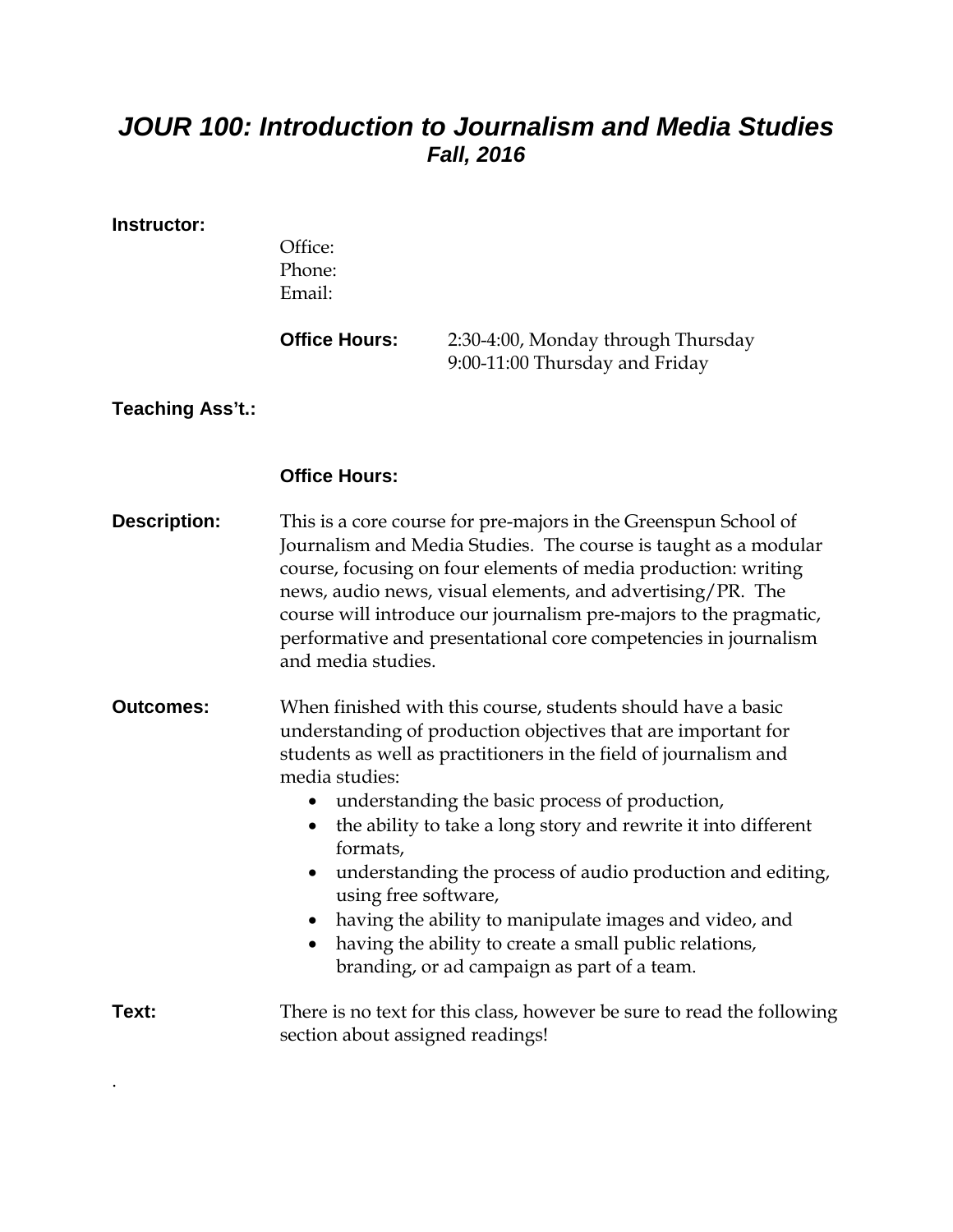- **NewsU:** All students in JOUR 100 are required to register with **News University (www.newsu.org).** There is no charge for this and you will be required to work through three of the online courses over the term, each course taking between 1 and 3 hours. News University is an educational project of the Poynter Institute, and is funded by the John S. and James L. Knight Foundation. NewsU is committed to providing interactive, inexpensive courses that appeal to journalists at all levels of experience and in all types of media. Your teaching assistant will have more information about NewsU and how to report your results for credit as the semester goes on.
- **Lynda.com:** All students in JOUR 100 will also complete three courses from Lynda.com. The courses are free of charge to all UNLV students and faculty. The university has a site license for Lynda.com and you are encouraged to explore even further than the courses assigned. The courses on Lynda.com are almost all about technical issues and can provide much useful instruction about many different hardware and software platforms.
- **Grading:** Your grade in this course will be determined by a number of different elements. While there will not be any exams, per se, you will be graded on the short papers you will write, the production projects you complete, and the final project that draws everything together. Grading will be as follows:
	- Project: 500 word backgrounder press release: 10 points
	- Project: Creating a radio audio-only story: 15 points
	- Project: Creating a visual video story: 15 points Project: Building a social media plan: 10 points
	- Project: Creating a press kit with all elements: 20 points
	- NewsU Courses (3@ 5 points each): 15 points
	- Lynda.com Courses (3@ 5 pts each): 15 points

**Total: 100 points**

**Final grading for this course generally runs as follows (**Journalism and Media Studies pre-majors must pass all pre-journalism courses with a 2.00 average or better to move on in the major**):**

| A:      | 100-94 | C:           | 77-74  |
|---------|--------|--------------|--------|
| $A-$    | 93-91  | $C_{\Xi}$    | 73-71  |
| $B+$    | 90-88  | $D+$         | 70-68  |
| B:      | 87-84  | $\Gamma$     | 67-64  |
| $B-$ :  | 83-81  | $D_{\tau}$ : | 63-61  |
| $C^+$ : | 80-78  | F:           | $60-0$ |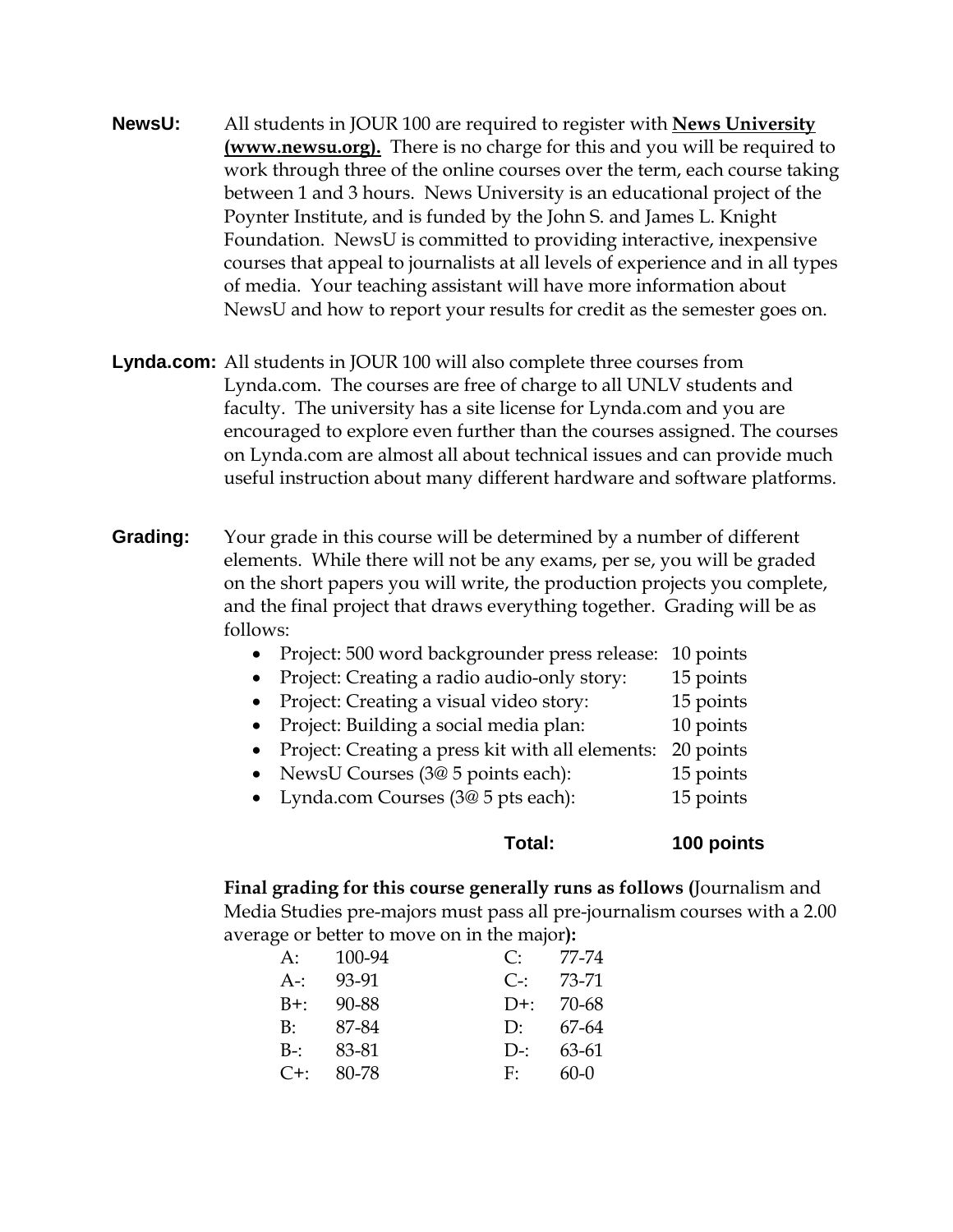- **Mail:** Student's UNLV e-mail account (RebelMail) is one of the primary ways students will receive official university communication: information about deadlines, major campus events, and announcements. **Make sure you read your RebelMail messages at least once per day to see if there are any class-specific messages. You may also read messages on WebCampus, and this information source should be checked daily as well.**
- **Policies: Academic Misconduct**  Academic integrity is a legitimate concern for every member of the campus community; all share in upholding the fundamental values of honesty, trust, respect, fairness, responsibility and professionalism. Students enrolling in UNLV assume the obligation to conduct themselves in a manner compatible with UNLV's function as an educational institution.

An example of academic misconduct is plagiarism. Plagiarism is using the words or ideas of another, from the Internet or any source, without proper citation of the sources. See the *Student Academic Misconduct Policy* (approved December 9, 2005) located at: [http://studentconduct.unlv.edu/misconduct/policy.html.](http://studentconduct.unlv.edu/misconduct/policy.html)

**Copyright** – The University requires all members of the University Community to familiarize themselves and to follow copyright and fair use requirements. **You are individually and solely responsible for violations of copyright and fair use laws. The university will neither protect nor defend you nor assume any responsibility for employee or student violations of fair use laws.** Violations of copyright laws could subject you to federal and state civil penalties and criminal liability, as well as disciplinary action under University policies. Additional information can be found at: [http://provost.unlv.edu/copyright/statements.html.](http://provost.unlv.edu/copyright/statements.html)

## **Disability Resource Center (DRC)** – **Disability Resource**

**Center (DRC) –** The UNLV Disability Resource Center (SSC-A 143, [http://drc.unlv.edu/,](http://drc.unlv.edu/) 702-895-0866) provides resources for students with disabilities. If you feel that you have a disability, please make an appointment with a Disabilities Specialist at the DRC to discuss what options may be available to you.

If you are registered with the UNLV Disability Resource Center, bring your Academic Accommodation Plan from the DRC to the instructor during office hours so that you may work together to develop strategies for implementing the accommodations to meet both your needs and the requirements of the course. Any information you provide is private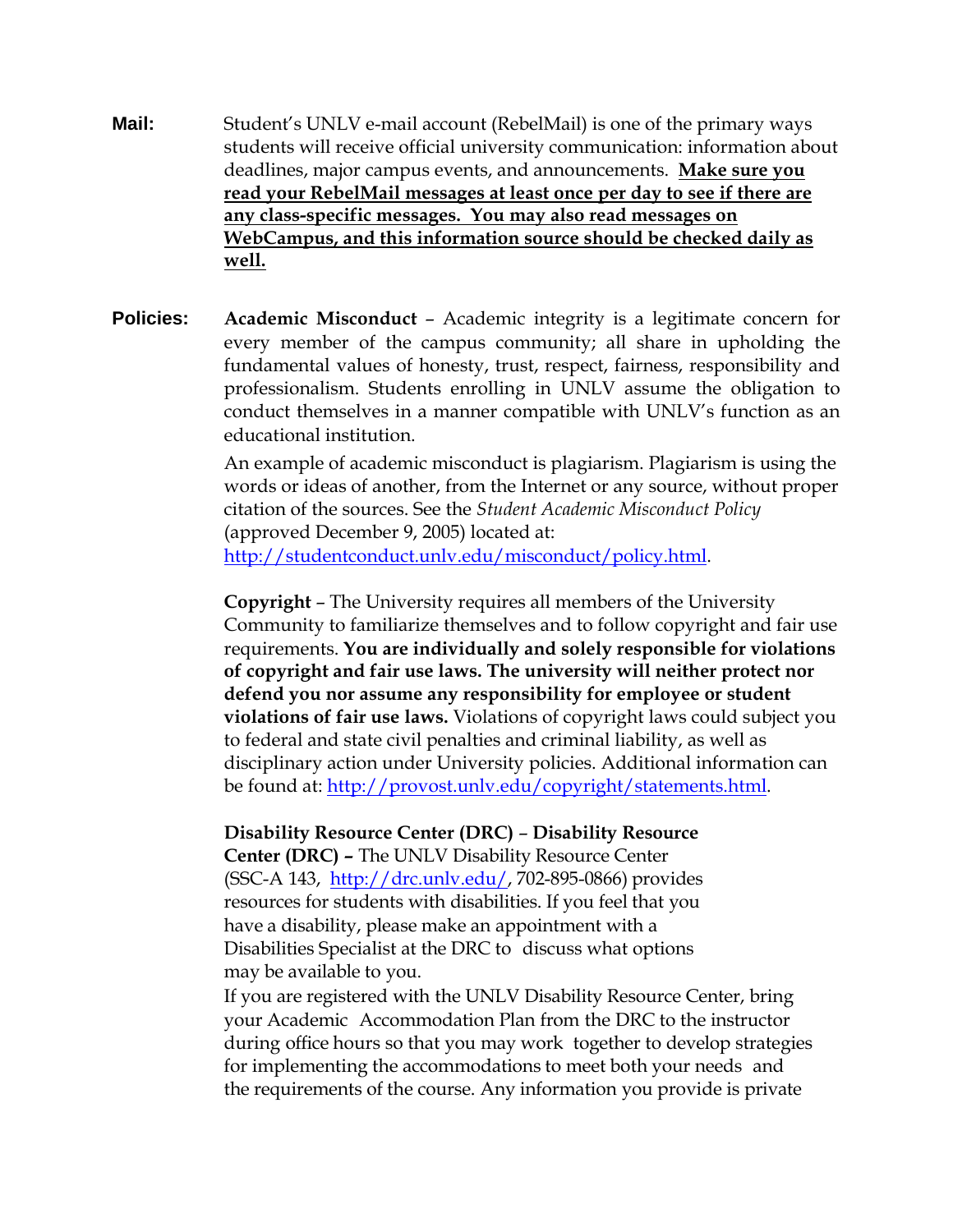and will be treated as such. To maintain the confidentiality of your request, please do not approach the instructor in front of others to discuss your accommodation needs.

UNLV complies with the provisions set forth in Section 504 of the Rehabilitation Act of 1973 and the Americans with Disabilities Act of 1990. The DRC is located in the Student Services Complex (SSC-A), Room 143, phone (702) 895-0866, fax (702) 895-0651. For additional information, please visit: [http://drc.unlv.edu/.](http://drc.unlv.edu/)

**Religious Holidays Policy** – Religious Holidays Policy – Any student missing class quizzes, examinations, or any other class or lab work because of observance of religious holidays shall be given an opportunity during that semester to make up missed work. The make-up will apply to the religious holiday absence only. It shall be the responsibility of the student to notify the instructor within the first 14 calendar days of the course for fall and spring courses (excepting modular courses), or within the first 7 calendar days of the course for summer and modular courses, of his or her intention to participate in religious holidays which do not fall on state holidays or periods of class recess. For additional information, please visit: [http://catalog.unlv.edu/content.php?catoid=6&navoid=531.](http://catalog.unlv.edu/content.php?catoid=6&navoid=531)

**Incomplete Grades** - The grade of I – Incomplete – can be granted when a student has satisfactorily completed all course work up to the withdrawal date of that semester/session but for reason(s) beyond the student's control, and acceptable to the instructor, cannot complete the last part of the course, and the instructor believes that the student can finish the course without repeating it. A student who receives an I is responsible for making up whatever work was lacking at the end of the semester. If course requirements are not completed within the time indicated, a grade of F will be recorded and the GPA will be adjusted accordingly. Students who are fulfilling an Incomplete do not register for the course but make individual arrangements with the instructor who assigned the I grade.

**Tutoring and Coaching** – The Academic Success Center (ASC) provides tutoring and academic assistance for all UNLV students taking UNLV courses. Students are encouraged to stop by the ASC to learn more about subjects offered, tutoring times and other academic resources. The ASC is located across from the Student Services Complex (SSC). Students may learn more about tutoring services by calling (702) 895-3177 or visiting the tutoring web site at: http://academicsuccess.unly.edu/tutoring/.

**University Library -** Students may consult with a librarian on research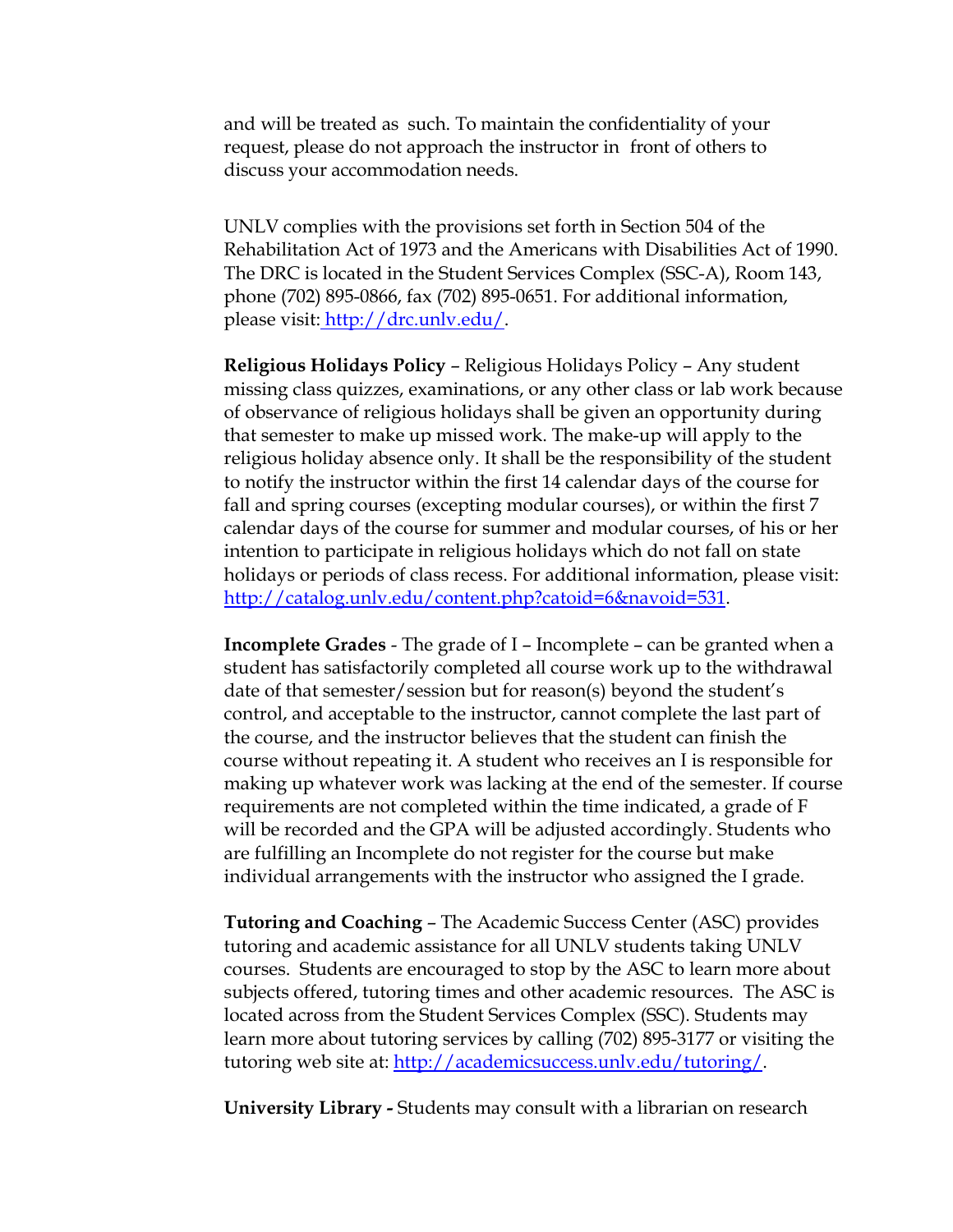needs. For this class, the subject librarian is Susie Skarl (https://www.library.unlv.edu/contact/librarians\_by\_subject). UNLV Libraries provides resources to support students' access to information. Discovery, access, and use of information are vital skills for academic work and for successful post-college life. Access library resources and ask questions at [https://www.library.unlv.edu/.](https://www.library.unlv.edu/)

**Transparency in Learning and Teaching—**The University encourages application of the transparency method of constructing assignments for student success. Please see these two links for further information: <https://www.unlv.edu/provost/teachingandlearning>

<https://www.unlv.edu/provost/transparency>

**UNLV Writing Center** – One-on-one or small group assistance with writing is available free of charge to UNLV students at the Writing Center, located in CDC-3-301. Although walk-in consultations are sometimes available, students with appointments will receive priority assistance. Appointments may be made in person or by calling 895-3908. The student's Rebel ID Card, a copy of the assignment (if possible), and two copies of any writing to be reviewed are requested for the consultation. More information can be found at: http://writingcenter.unly.edu/

**Final Examinations** – The University requires that final exams given at the end of a course occur at the time and on the day specified in the final exam schedule. See the schedule at: <http://www.unlv.edu/registrar/calendars>

**Rebelmail** – By policy, faculty and staff should e-mail students' Rebelmail accounts only. Rebelmail is UNLV's official e-mail system for students. It is one of the primary ways students receive official university communication such as information about deadlines, major campus events, and announcements. All UNLV students receive a Rebelmail account after they have been admitted to the university. Students' e-mail prefixes are listed on class rosters. The suffix is always @unlv.nevada.edu. **Emailing within WebCampus is acceptable.**

**Missed Class(es) / Student** – As a general rule, a student missing a class or laboratory assignment because of observance of a religious holiday shall have the opportunity to make up missed work. Students must notify me well before the planned absence to be assured of this opportunity. Students who represent UNLV at any official extracurricular activity shall also have the opportunity to make up assignments, but the student must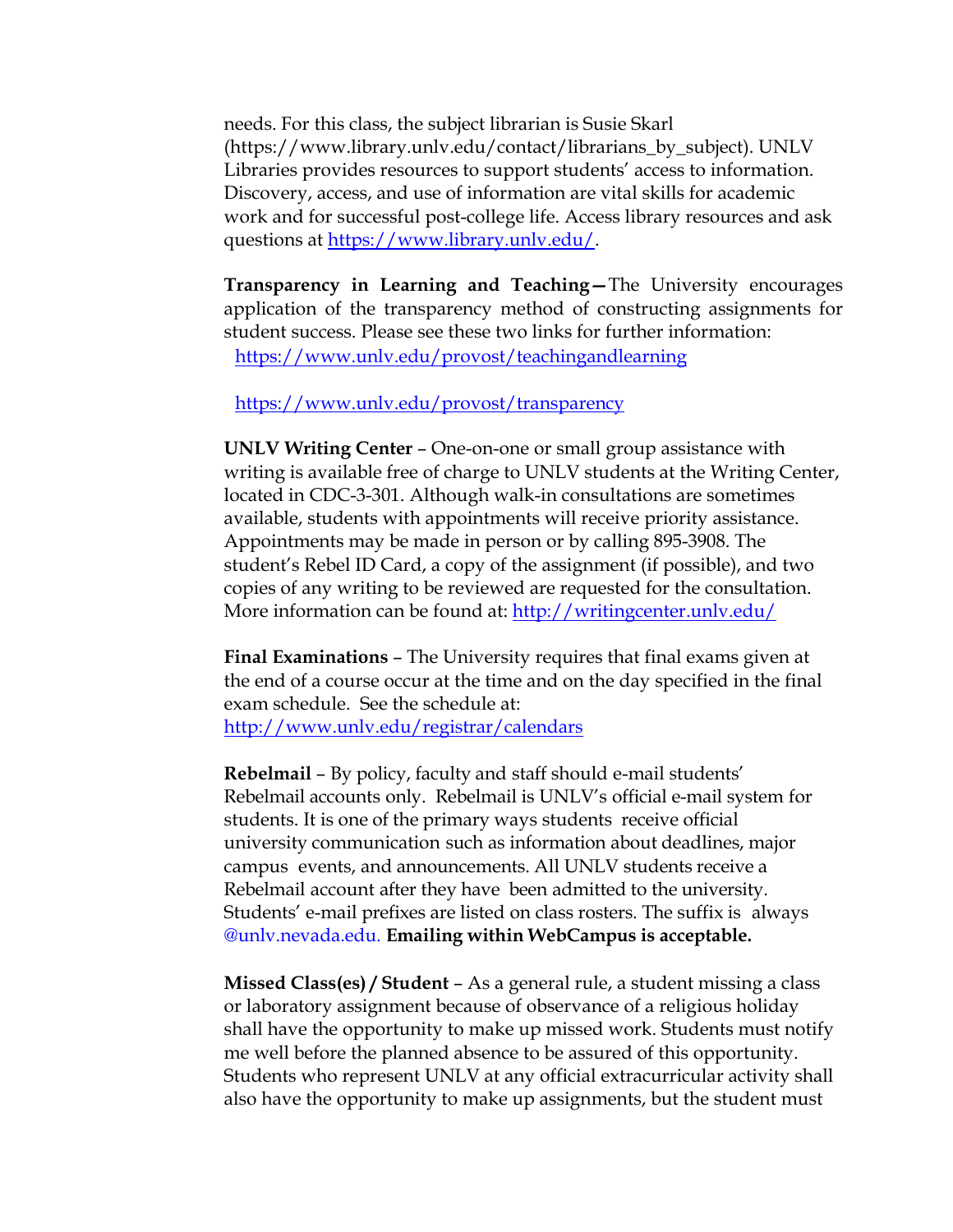provide official written notification to me no less than one week prior to the missed class(es).

**You will be allowed one unexcused absence from discussion sections. You will be docked 1 attendance point for the second, 2 points for the third, 3 points for the fourth, and four points for the fifth unexcused absence.**

**Posting Grades** – In keeping with the Family Educational Rights and Privacy Acts (FERPA), grades will not be posted in any physical fashion. Rather, you may find your numerical point totals online at WebCampus.